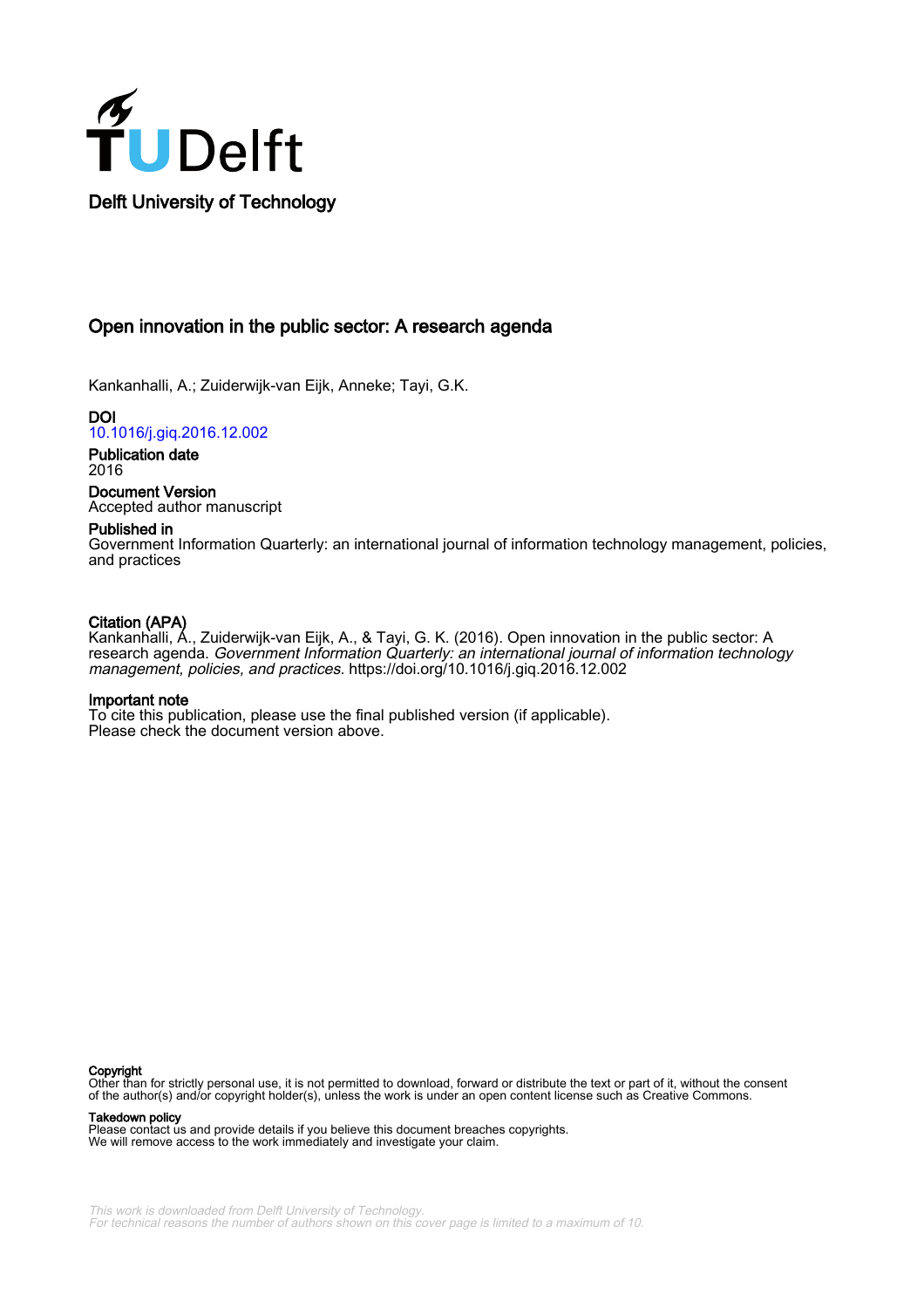© 2016 Manuscript version made available under CC-BY-NC-ND 4.0 license https://creativecommons.org/licenses/by-nc-nd/4.0/ Link to formal publication (Elsevier): http://dx.doi.org/10.1016/j.giq.2016.12.002

#### **Open Innovation in the Public Sector: A Research Agenda**

Atreyi Kankanhalli, National. University of Singapore, atreyi@comp.nus.edu.sg Anneke Zuiderwijk, Delft University of Technology, A.M.G.Zuiderwijk-vanEijk@tudelft.nl Giri Kumar Tayi, State University of New York at Albany, gtayi@albany.edu

#### **Abstract:**

New models of innovation are emerging in the marketplace and these are rapidly replacing traditional corporate research labs as the sole source of new ideas, new technologies, and new practices. This trend is being fueled by the ready availability of venture capital, and more importantly, by the ubiquitous presence of information technologies (IT) that are enabling firms to identify and foster new ideas from a myriad of knowledge sources, which could be geographically dispersed. This de-centralized and un-directed form of innovation, referred to as "open innovation", is gaining traction both in the private and public sectors. In this guest editorial for the Special Issue on Open Innovation in the Public Sector, we first explore the diverse issues that are engendered when implementing open innovation in the public sector, and the IT that can facilitate such initiatives. Next, we highlight the fundamental differences in terms of focus, aim, value, and external stakeholders of open innovation in the private vs. public sectors. Last, we describe an agenda for research on open innovation in the public sector based on trends and gaps in the literature as seen from papers that were submitted to this special issue. Specifically, we suggest several useful directions for future research including conducting domain-specific studies, examining the use of tools beyond social media, and expanding the existing set of research methods and theoretical foundations.

## **Highlights:**

- 1) The paper sets out various challenges for open innovation in the public sector.
- 2) It highlights the role of IT in fostering such innovation.
- 3) It provides a comparison of open innovation in the private vs. public sector.
- 4) Based on trends and literature gaps, it suggests 3 broad directions for future research on the topic i.e., conducting domain-specific studies, examining the use of tools beyond social media, and expanding the existing set of research methods and theoretical foundations.

## **1. Introduction**

Innovation has been pursued by organizations as a crucial activity for ages. In the erstwhile closed model of innovation, organizations themselves create ideas and take care of the development and distribution of these innovations on their own (Chesbrough, Vanhaverbeke, & West, 2014), e.g., the discovery and commercialization of Nylon at Dupont's Research Lab. Although the closed innovation model worked well for most of the  $20<sup>th</sup>$  century, several developments at the end of this century made it more and more difficult for firms to control the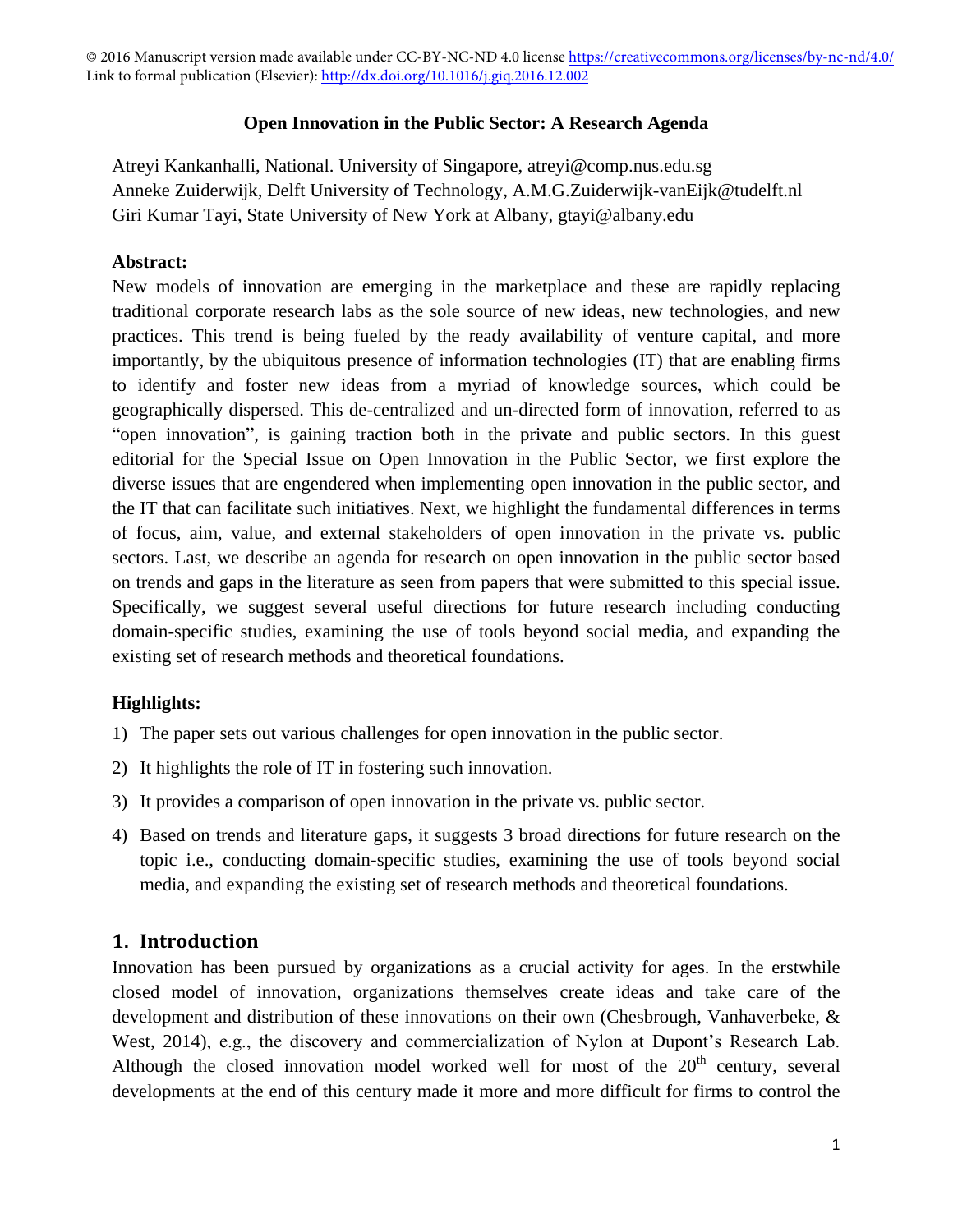creation and flow of their ideas and expertise. These developments include the growing number and mobility of knowledge workers, as well as the significant increase in the availability of private venture capital (Chesbrough, 2006). Further, knowledge monopolies started to disappear as the quality of university scientific research improved and the means for this research and its outcomes to be distributed became widespread (Chesbrough, 2003). These changes have supported the creation of new companies and the commercialization of ideas, spilling outside the bounds of company research labs.

The aforementioned developments have led to a new model of innovation, referred to by the term "open innovation" in the literature (Chesbrough et al., 2014; Gassmann, Enkel, & Chesbrough, 2010). In the open innovation model, companies do not adhere to the philosophy that successful innovation requires control, but recognize that internal ideas can be commercialized by deploying them outside (and external ideas deployed in-house) as pathways to the market (Chesbrough, 2006). On one hand, business value can be created by commercializing internal ideas through channels outside of the organization's current businesses. On the other hand, the knowledge and expertise of smart individuals from outside the company could be tapped for innovation. This has resulted in innovations being generated from sources that were earlier unlikely to contribute towards innovation e.g., customers in online innovation communities (Li, Kankanhalli, & Kim, 2016), and solvers in crowdsourcing sites (Ye, & Kankanhalli, 2015). A number of companies have successfully employed open innovation practices such as, Procter & Gamble, and Dell (Frey, Luthje, & Haag, 2011).

## **2. Issues of open innovation in the public sector**

Other than the rise of open innovation in private businesses as mentioned above (Gassmann et al., 2010; Ye, & Kankanhalli, 2013), a growing number of public sector organizations are also undertaking open innovation initiatives (Bommert, 2010). Particularly, the closed innovation model does not sufficiently address emerging policy challenges that governmental organizations need to deal with, thus driving the need for open innovation in the public sector (Bommert, 2010). For example, the United States Government has made important commitments to the Open Government Initiative (Obama, 2009, 2012), allowing members of the public to access government data, and contribute ideas and expertise to government policy making and services innovation (Lee, Hwang, & Choi, 2012). Another example is that of De Publieke Zaak [\(www.depubliekezaak.nl\)](http://www.depubliekezaak.nl/) in the Netherlands, a combination of projects that allow government agencies to innovate using insights from citizens. One of these projects is the "21 days of debate" effort where citizens could ask questions to (changing) panels of participating politicians during the last 21 days before an election. In other parts of the world, too, open innovation initiatives are gaining ground. For example, the Singapore Government has implemented an open data portal to make datasets from a large number of agencies available to the public (Yang, & Kankanhalli, 2013).

However, public sector organizations are mostly in the early stages of adoption of open innovation (Ham, Lee, Kim & Choi, 2015). Particularly, open innovation in the public sector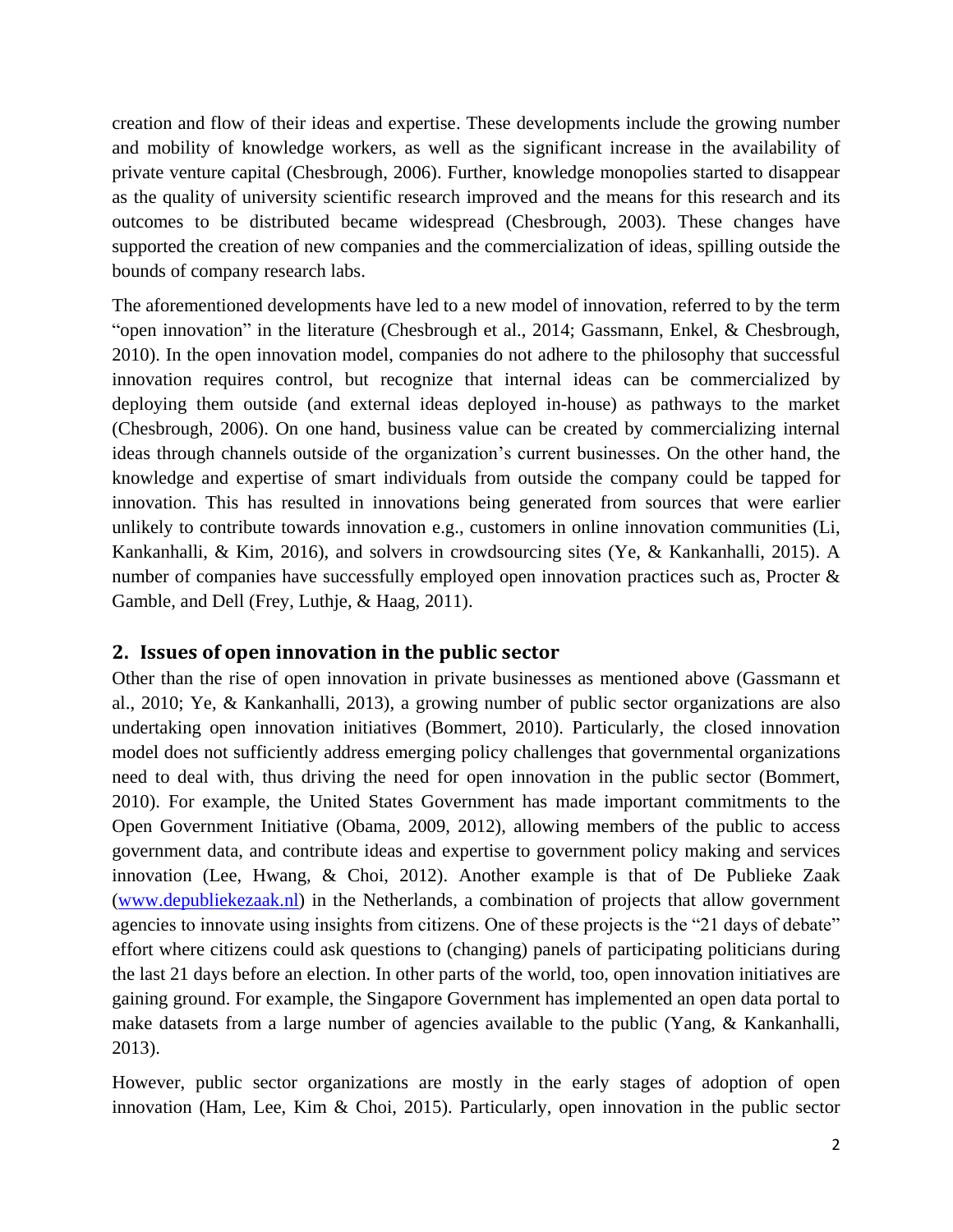requires governments to listen more to their citizens than they did before, and to involve users of public services more. However, the means and methods for citizens involvement in public sector innovation are still not mature (Bekkers, Tummers, & Voorberg, 2013). Furthermore, there is a lack of understanding of how open innovation strategies should be formulated in public sector organizations (Christos et al., 2013). These hurdles result in low levels of citizen satisfaction and trust in these services. Moreover, government organizations must comply with existing rules and regulations that may limit their freedom to innovate, and that too in collaboration with external sources (Mergel & Desouza, 2013). In general, the public sector has been criticized for being inhospitable to innovation due to asymmetric incentives, lack of an innovation culture, absence of funding (such as venture capital) for innovation, and various other barriers (Bekkers et al. 2013). These barriers and the limited understanding of such phenomena in the public sector have led to calls for further research on open innovation in the public sector (e.g., Mergel 2014). This gap is further aggravated by the differences between the two sectors (as discussed next), whereby findings about open innovation in the private sector may not be directly applicable to the public sector.

#### **3. Open innovation in the public versus private sector**

While open innovation has gained research attention and popularity in private companies it can also lead to benefits when applied to the public sector, though of a different nature (Konsti-Laakso, Hennala, & Uotila, 2008). Indeed, beyond fundamental differences in ownership, funding, and control, and even as they import practices from the private sector, public sector organizations continue to retain distinctive characteristics. Table 1 provides a comparison of open innovation in the private vs. public sector in terms of its focus, aim, value and external stakeholders. First, the focus of open innovation in the private sector is on both new product and service development, whereas open innovation in the public sector is typically not targeted at creating a physical artifact (Lee et al., 2012). For instance, Procter & Gamble developed its Tide Plus product collection using external inputs from its open innovation website. However, open innovation in the public sector focuses on changes in the form and content of services by transforming the underlying problem understanding, policy objectives, and program implementations (Sørensen & Torfing, 2011). Examples of open innovation in the public sector include garnering citizen inputs for improving city plans, such as the Future Melbourne program<sup>1</sup> in Australia. Second, in contrast to the private sector, where innovations are aimed at achieving competitive advantage, public agencies primarily engage in innovation in order to enhance service performance and public value (Konsti-Laakso et al., 2008). Particularly, open innovation in the private sector could enhance competitive advantage through access to external expertise, shorter time-to-market, and reduced failure rates of innovations (Guertler & Lindemann, 2016). On the other hand, open innovation in the public sector could lead to an improved awareness of social problems, more effective services deriving from broad citizen inputs, and increased trust between governments and citizens (Mergel & Desouza, 2013).

 $\overline{\phantom{a}}$ 

<sup>&</sup>lt;sup>1</sup> http://www.futuremelbourne.com.au/wiki/view/FMPlan/WebHome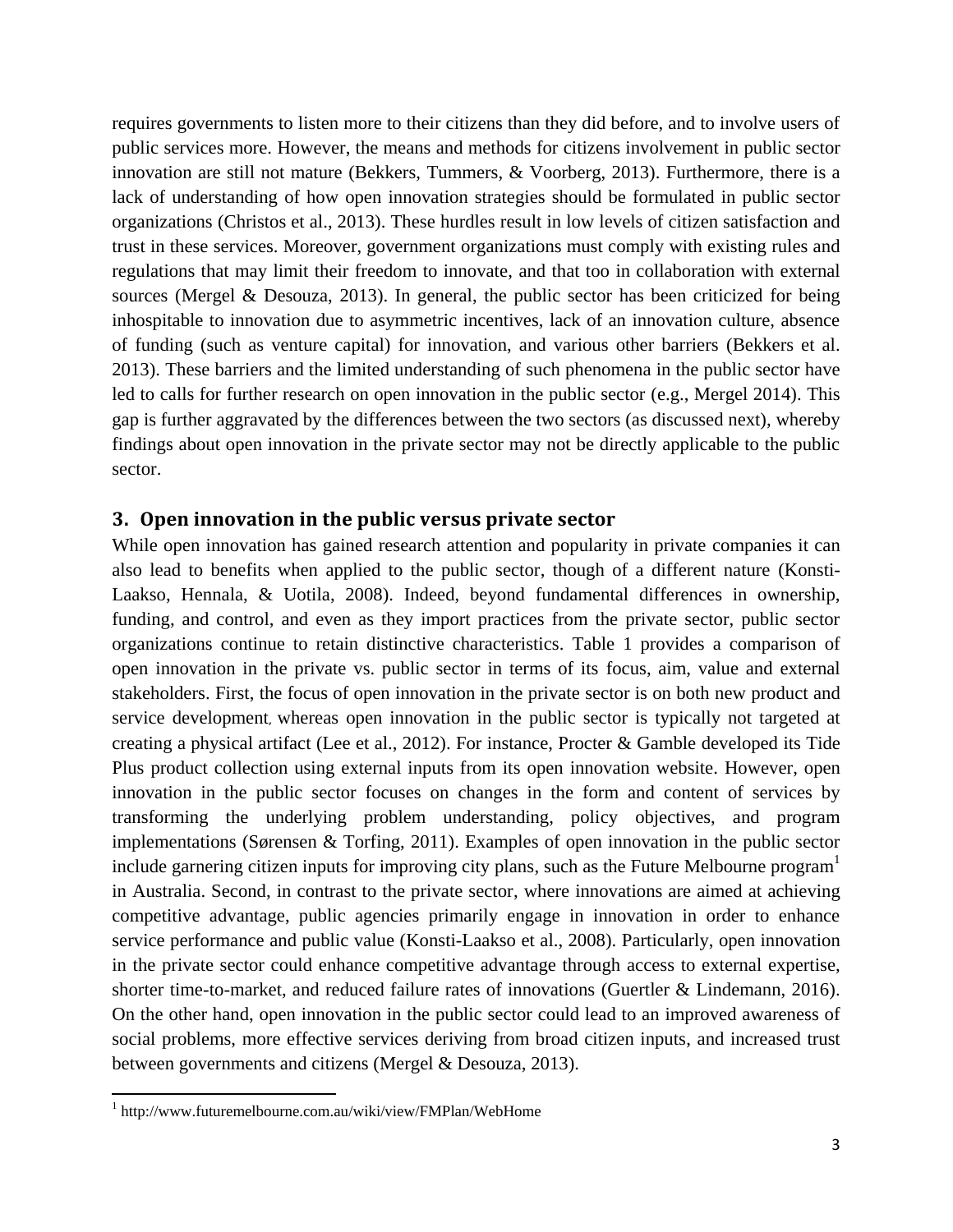|                     | Open innovation in the private sector      | Open innovation in the public sector      |
|---------------------|--------------------------------------------|-------------------------------------------|
| <b>Focus</b>        | Both on new product and service            | Usually not for a physical artifact       |
|                     | development                                |                                           |
| Aim                 | Initiated primarily to achieve competitive | Driven by the objective of improving      |
|                     | advantage                                  | service performance                       |
| <b>Value</b>        | Add value in terms of higher revenues      | Add value in terms of public benefit      |
| <b>External</b>     | Suppliers, customers, competitors,         | Citizens, online intermediaries, academia |
| <b>Stakeholders</b> | partners, research institutions,           | and higher education, other governmental  |
|                     | organizations in other industries          | organizations (e.g. legislators), non-    |
|                     |                                            | governmental agencies (including the      |
|                     |                                            | private sector) and non-profit            |
|                     |                                            | organizations                             |

Table 1: Differences between Open Innovation in the Private and Public sectors (adapted from Bommert, 2010 and Lee et al., 2012)

Third, not only are there differences in the focus and aims of open innovation in the public and private sectors, the types of value created through open innovation may also differ. The open innovation paradigm in the private sector is used to generate value in terms of higher revenues (Bommert, 2010), i.e., the company itself should benefit from the innovation. Conversely, public sector open innovation goes beyond serving the focal organization, and more importantly involves the generation of public value (Bommert, 2010).

Fourth, the aims of open innovation in the public and private sectors also implicate the stakeholders that are involved in the innovation process. The role of stakeholders in open innovation is mostly defined by the match between innovation resources and the problem at hand (Bommert, 2010). In the private sector, open innovation involves external stakeholders such as suppliers, customers, competitors and partners, academic and research institutions (Huizingh, 2011; Lee et al., 2012). In the public sector, open innovation involves other kinds of external stakeholders, including citizen networks, online intermediaries, academia and higher education, other governmental organizations (e.g., legislators), non-governmental organizations (including the private sector) and non-profits (Lee et al., 2012). Indeed, with the complexity and variety of stakeholders in the public sector, prior research suggests that public sector innovation should involve dispute resolution (Cunningham & Kempling, 2009) and a continuous process of interaction and negotiation among various stakeholders (Lee et al., 2012). The differences between the two sectors discussed above suggest that findings about open innovation in the private sector may not be directly applicable to the public sector, and thus public sector open innovation must be researched in its own right.

At the same time, while emphasizing the need for open innovation in the public sector, researchers (e.g., Criado, Sandoval-Almazan, & Gil-Garcia 2013) have also highlighted the important role of information technology (IT) to generate and deliver innovative public services.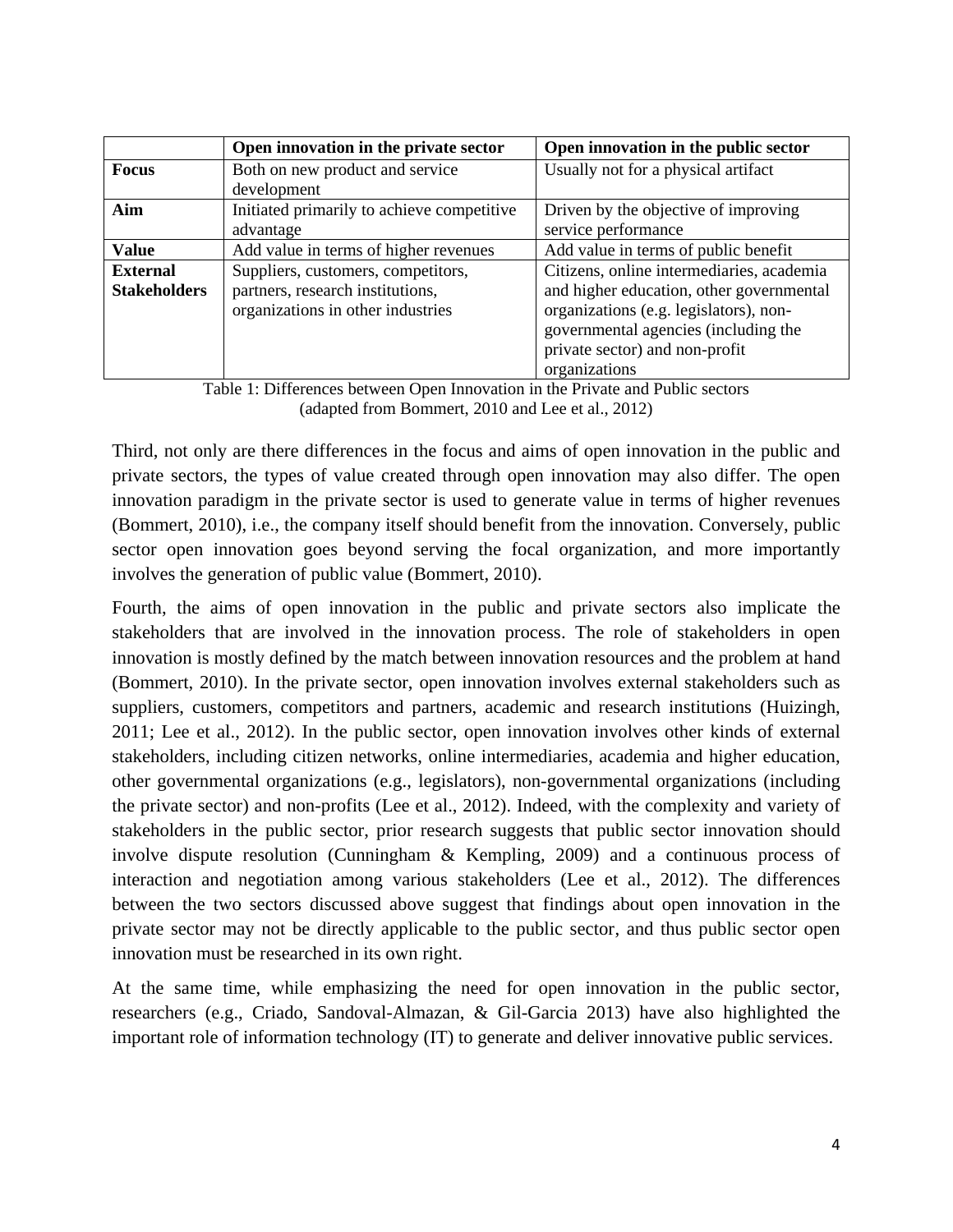# **4. The role of IT in open innovation in the public sector**

Over the past two decades or so, public agencies and departments at all levels have been taking advantage of the advancements in IT to formulate e-government initiatives that: 1) develop official websites for efficient dissemination of government information to citizens and other stakeholders, 2) improve flows of information within and around government, and 3) enhance the efficacy of service delivery to citizens. These initiatives were undertaken with a view that speeding up the process of information provisioning is, by itself, "opening up" government (Chadwick and May, 2003). However, these efforts mainly focused on processing raw data and passively presenting information to citizens and businesses. They were designed without the knowledge of how the presented data would be used, and hence the form and variety of data being presented was, in most cases, perceived to be of low value. Furthermore, many citizen groups may want to gain access to the original data captured by government agencies so they could analyze and interpret it on their own and draw inferences to support their goals (Janssen, Charalabidis, & Zuiderwijk, 2012). Also the industry and internet communities, given their advanced IT and managerial capabilities, could potentially be more innovative than public agencies in developing creative commercial and public welfare applications using the raw data available in the government repositories. Thus, over the past several years, public sector organizations have started efforts to leverage IT for making raw data and records available, mostly with machine-readable interfaces, so as to facilitate open innovation through open data initiatives (Zuiderwijk, & Janssen, 2014).

As governments at all levels move into the digital age, these initiatives of public sector organizations to promote and enable open innovation pose several challenges (Attard, Orlandi, Scerri & Auer, 2015; Pardo & Tayi, 2007). Foremost, agencies have to identify data sets that could be potentially valuable to user communities. This requires developing internal mechanisms that could be used to vet and process data sets by all relevant parties within the agency before release. Next, steps have to be taken to assure that the data sets being released are technically accurate as well as interpretable (Ham et. al, 2015). The data sets may have to be masked (in some instances) to ensure that privacy requirements are satisfied, while issues concerning legal liability are covered. For ongoing effectiveness of their open data initiatives, agencies may need to develop feedback mechanisms and measures to assess how the released data has been used by different stakeholders and the value, both economic and social, such use has generated (Zuiderwijk, & Janssen, 2014). Indeed, while the use of IT has helped to support the shift towards more open and collaborative innovation practices in the public sector, this also spurs a need for robust (theoretically-grounded, empirically validated) research on the challenges and effectiveness of its use as discussed below.

# **5. Towards a research agenda**

In this section we describe directions for future research on open innovation in the public sector deriving from trends and gaps in the literature, including the papers that were submitted to this special issue. Specifically, our suggestions for future research in this area include conducting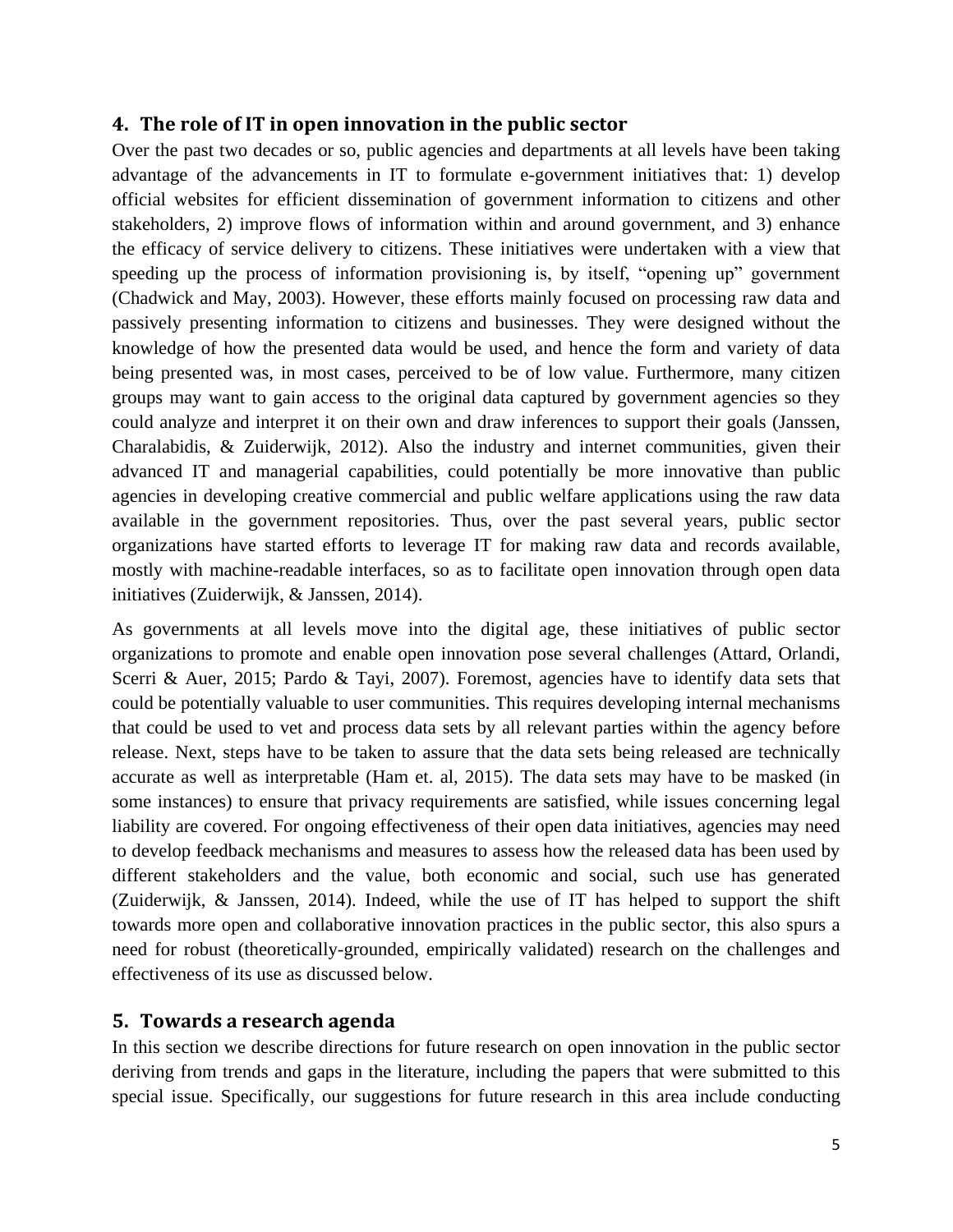domain-specific studies, examining the use of tools beyond social media, and expanding the existing set of research methods and theoretical foundations. However, the gaps could also indicate limited instances of domain-specific open innovation and limited use of other IT beyond social media for this purpose in practice, which should also be remedied.

#### **5.1 Conducting domain-specific studies**

A large majority of studies of open innovation in the public sector broadly concern urban planning, or the improvement of public services in general (Lee et al., 2012; Bekkers et al., 2013), as also seen in the articles published in this special issue. Specifically, two of the seven papers in the special issue mentioned domains of innovation other than urban planning or public services in general, and there was a lack of salient domain-specific observations. However, open innovation in the public sector can also result in various benefits for other, specific domains. Examples of these domains that can benefit from open innovation and would be valuable to research in-depth include<sup>2</sup>:

Healthcare

Public healthcare systems are facing huge challenges around the globe. With ageing societies and the increase in chronic diseases, the expenditure on healthcare is ballooning - as high as 17% of the GDP in the  $US<sup>3</sup>$ . Thus, there is a great need for innovation in public healthcare (Scheuer, 2008) to address these pressing challenges by making use of internal and external knowledge sources. However, open innovation in healthcare is subject to several unique barriers (Reinhardt, Bullinger, & Gurtner, 2015). First, complexity and information asymmetry in healthcare create barriers for incorporating new knowledge from outside the organization. Second, the fragmented nature of healthcare regulations e.g., the HIPAA Act, hinders inbound processes, but at the same time creates opportunities for outbound open innovation processes. Third, the rigid intellectual property protection culture in this sector impedes the external commercialization of ideas and knowledge. The cooperative development of new solutions faces further problems because of heterogeneous stakeholders in this domain. These issues indicate the need for more research regarding interdependencies between healthcare industry characteristics and open innovation methods. As an example, studies could analyze the problem of complexity and examine whether breaking up the problem or searching for experts is effective for addressing this issue. Additionally, in the IT space, studies could examine how to foster open innovation of smart healthcare services, such as tele-assistance and remote monitoring for aged patients.

Education

Education is a crucial component of public services, which includes primary, secondary, and tertiary levels. In most countries, it is compulsory for children to attend school up to a certain age, and public education is supposed to ensure inclusivity of all student groups. In the long

<sup>&</sup>lt;sup>2</sup> These domains are also highlighted by the ITU Focus Group on Smart Sustainable Cities

<sup>&</sup>lt;sup>3</sup> http://www.bloomberg.com/news/articles/2016-09-29/u-s-health-care-system-ranks-as-one-of-the-least-efficient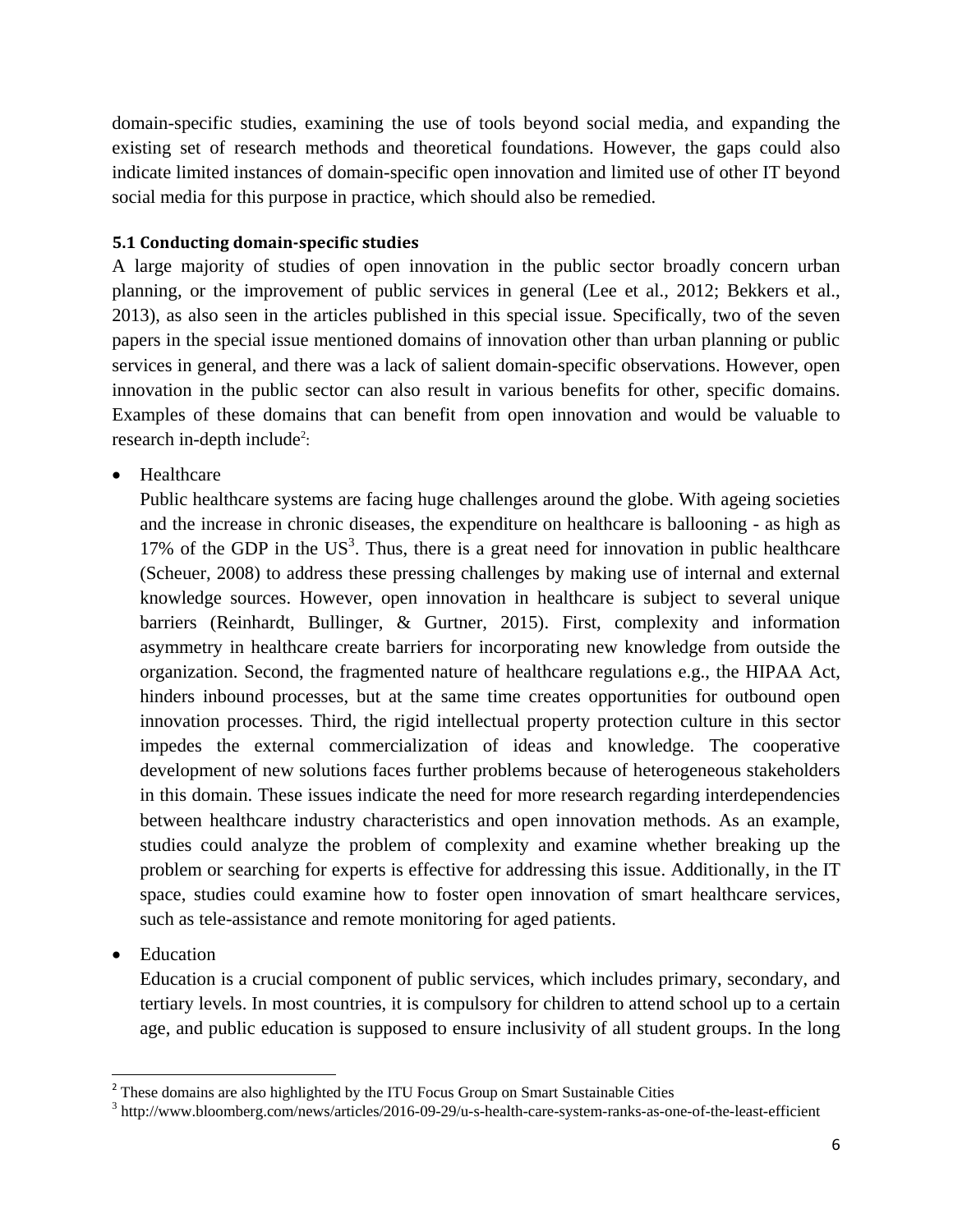run, education may arguably be the most important public service of all, for adults as well as for children. With rapid globalization, a salient way for nations and economies to stay competitive is to develop and continue to build people's knowledge-based skills via education. This includes initial education as well as lifelong learning. Yet, though there is considerable spending on public education (e.g., \$11,843 per student annually on elementary and secondary education in the U.S.<sup>4</sup>), national education systems typically face challenges of lack of vision, good policy, and resources (Powell, 2013). With these constraints, there is considerable scope to innovate public education services by using IT tools<sup>5</sup>, but little systematic research in this area (Djellal, Gallouj, & Miles, 2013). This presents a significant opportunity for researchers to examine open innovation issues in public education e.g., the extent to which the challenges can be addressed using IT to enhance educational outcomes.

Transportation

This domain offers great potential for open innovation efforts, as most citizens use some form of transportation to carry on their daily lives, yet face issues of congestion and travel delays. Given that an estimated 70% of the world's population will live in cities by  $2050^6$ , open innovation could contribute towards software products such as mobile apps that can work with individual citizen's wearable devices and assist them with real-time information about traffic conditions, social events, and location information about service delivery points (Kitchin, 2014). Interestingly, municipalities and cities under smart city initiatives can foster and support open innovation so that the same technology products can also collect and aggregate information about attendance at events, road and weather conditions, and traffic flow, and make available synthesized information to various transport agencies so as to improve traffic management and better handling of traffic emergencies. Furthermore, this domain allows for building partnerships between public and private sector entities to innovate products and practices that can enhance sustainable urbanization by enabling open innovations in intelligent transport systems. With these transformations taking place, there is significant scope for research on fostering open innovation in transportation and assessing its outcomes.

• Energy

 $\overline{a}$ 

With a growing emphasis on clean energy, utilities and governments all around the world are embracing technologies such as the "smart grid". This technology offers many benefits to energy utilities and consumers in the form of efficiency improvements in the electricity grid and in citizens' homes<sup>7</sup>. The success of these smart grids depends on the availability of more detailed data about system conditions from geographically dispersed devices and advanced metering infrastructure. The availability of large volumes and variety of data provides great opportunities for open innovation in this important sector of the economy (Arnold, & Barth

<sup>&</sup>lt;sup>4</sup> https://data.oecd.org/eduresource/education-spending.htm#indicator-chart

<sup>&</sup>lt;sup>5</sup> http://www.intel.ie/content/dam/www/public/us/en/documents/flyers/education-ict-benefits-infographic.pdf

<sup>6</sup> <http://www.itu.int/en/ITU-T/focusgroups/ssc/Pages/default.aspx>

<sup>&</sup>lt;sup>7</sup> <http://energy.gov/oe/services/technology-development/smart-grid>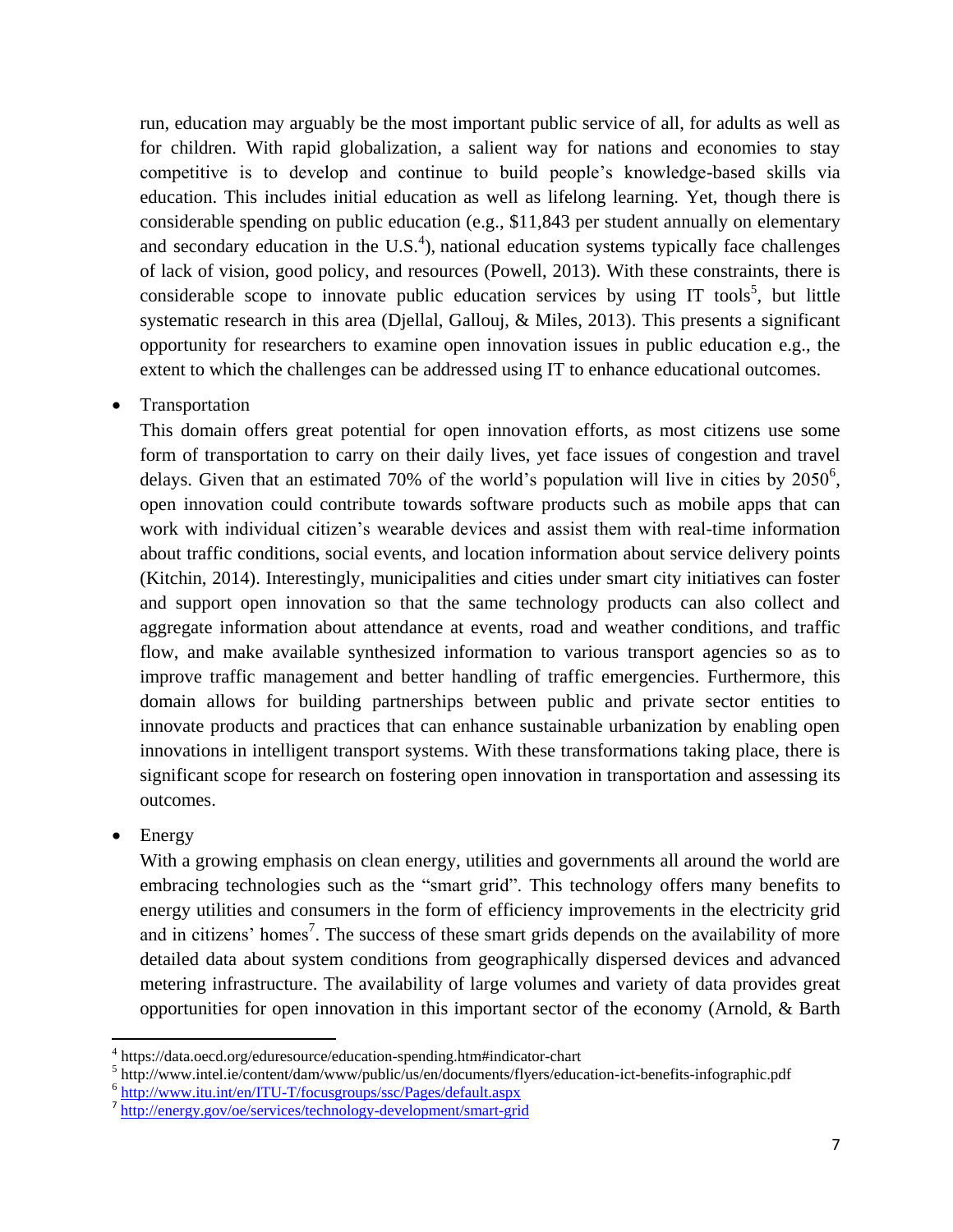2012). Some of the potential open innovation opportunities include leveraging this data and offering new software-based utility business models. For example, software products can be introduced to collect energy consumption data from smart meters and bundle the information in different ways to suit both citizens and local municipalities' or regional agency's needs. While citizens may need information about their daily, weekly, or monthly usage analysed according to categories, such as nature and time of usage (e.g., by appliances, lighting, morning, evening), municipalities may want the information aggregated at the community, town, or residential, and industrial levels. These products could also offer usage suggestions to individual citizens based on their stated preferences (price, time of use) and values (lower environmental impact) in consuming energy. With the considerable potential for open innovation in this domain, there is correspondingly a need for research to examine and assess the related phenomena.

Elections and e-participation

In the domain of elections, political parties can use external sources (e.g., citizen networks) to obtain knowledge of issues their election campaign should target. In order to account for the opinions of potential voters, the views of citizens regarding particular topics can be gathered by, for instance, mining social media and using sentiment analysis (Stieglitz,  $\&$ Dang-Xuan, 2013). However, a risk here is the misinterpretation of social media data. Therefore, additional methods may be used, such as face-to-face meetings with interest groups and trade unions that promote the interests of their members, so that they can help with the interpretation and validation of the findings from social media analysis. Additionally, researchers have been examining various forms of e-participation for policy formulation and citizen feedback (e.g., Sharma, Kankanhalli, & Taher, 2013; Phang, Kankanhalli, & Huang, 2014; Phang, Kankanhalli, & Tan, 2015), from which theories and methods could be extended to research open innovation in e-participation and elections.

• Safety and justice

Open innovation in the domain of safety and justice includes the use of social sensors for surveillance. By integrating a large variety of open and closed datasets derived from sensors and other real-time data streams, insights into safety needs of particular areas can be obtained. Policy makers and agencies may use this data to determine which areas should receive priority in surveillance activities (Elmaghraby, & Losavio, 2014). Another example of open innovation in the domain of safety and justice concerns providing information on how the criminal justice chain works. As it is often unclear to citizens (including victims of crimes) how governmental organizations take decisions regarding prosecution and punishment, this lack of information was found to reduce the trust of citizens in government. Public benefit and value can be created through online intermediaries that provide citizens with knowledge of the criminal justice system and at the same time evaluate their knowledge of the system and collect their opinions regarding processes and decisions made in this area. Academics can also be invited to give their opinion of intended changes to the criminal justice system. The feedback gathered from citizens and academics (via the intermediary) can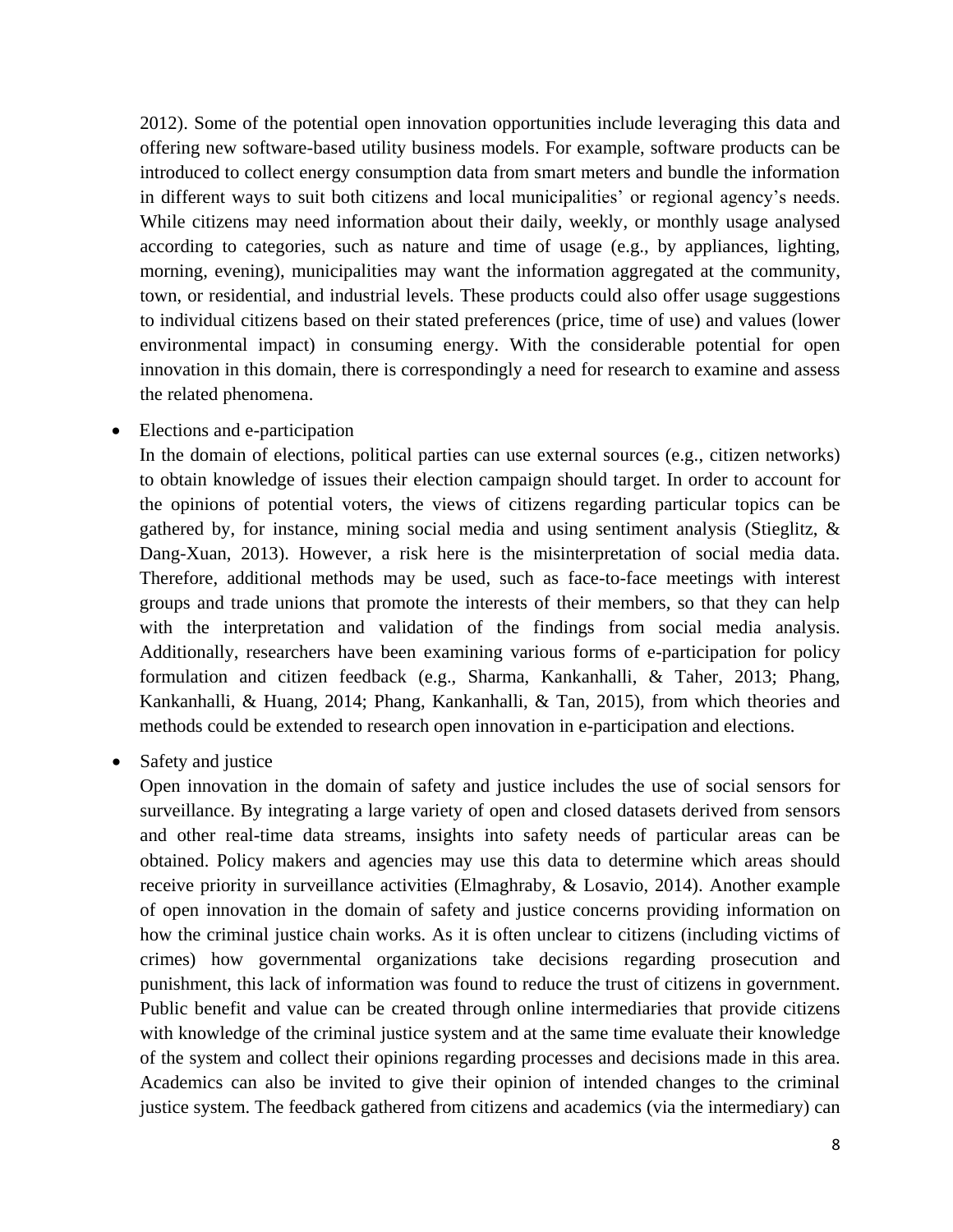subsequently be reported back to governmental agencies. With most research in this area being at the multi-domain level (e.g., Mergel & Desouza, 2013), there is significant scope for domain-specific research on open innovation in public safety and justice.

#### **5.2 Examining tools beyond social media**

So far, much of the prior research, as also seen in the articles submitted to this special issue, about IT for open innovation in the public sector has focused on social media tools. Specifically, two of the accepted papers in this issue examined open innovation going beyond these tools. However, in other realms, crowds are becoming the partner of choice in open innovation (Boudreau & Lakhani, 2013). In the private sector, many leading firms including Apple have leveraged the power of crowds to enhance their products and services. Similarly, Wikipedia, a web-based free content encyclopaedia written collaboratively by a crowd of volunteers, is a classic example of open innovation in the non-profit sector. Using crowds of citizens to facilitate open innovation is an attractive mechanism available for government agencies within the health, transportation, city planning and social services sectors, among others. As crowdsourcing enters the mainstream, it is imperative that researchers conduct studies about the efficacy of open innovation engendered by crowds in the public sector, extending existing research on this topic in the private sector (e.g., Ye, & Kankanhalli, 2015). A possible area of study would be to explore how local governments could utilize crowd contests, for example, in designing services for the aged. Other studies could undertake rigorous empirical testing to examine which forms of crowd based mechanisms work better for open innovation in the public sector. Further, going beyond crowd contests, other technological mechanisms for open innovation such as open data platforms (Yang, & Kankanhalli, 2013; Zuiderwijk, & Janssen, 2014) e.g., for building analytics solutions, and delivering services via smartphones, also warrant further research.

#### **5.3 Expanding the set of methods and theories**

Based on the sample of articles we received for the special issue and a brief overview of the literature on open innovation in the public sector (e.g., Lee et al., 2012; Mergel, & Desouza, et al., 2013), most of the current studies appear to be qualitative (through case interviews) specifically, five of the accepted papers followed a case study approach - and often lack a theoretical foundation. This is appropriate when a field is nascent, as exploratory case studies help to gain initial understanding of the issues and salient phenomena in the field. However, as our knowledge increases, this calls for expanding the research methods to other (e.g., surveys and econometrics) techniques that can test explanatory and predictive models in this area. Theoretically, too, future research could go beyond employing technology adoption theories or no theory – as was done in two studies in this special issue. Indeed, there is potential to make use of public administration theories, such as for explaining citizen participation, and related organizational theories, such as for explaining user innovation, absorptive capacity, crowdsourcing, and knowledge brokering, and examine how they could be extended to explain open innovation phenomena in the public sector. This will help to build a robust, theoreticallygrounded and empirically-validated body of literature on this topic.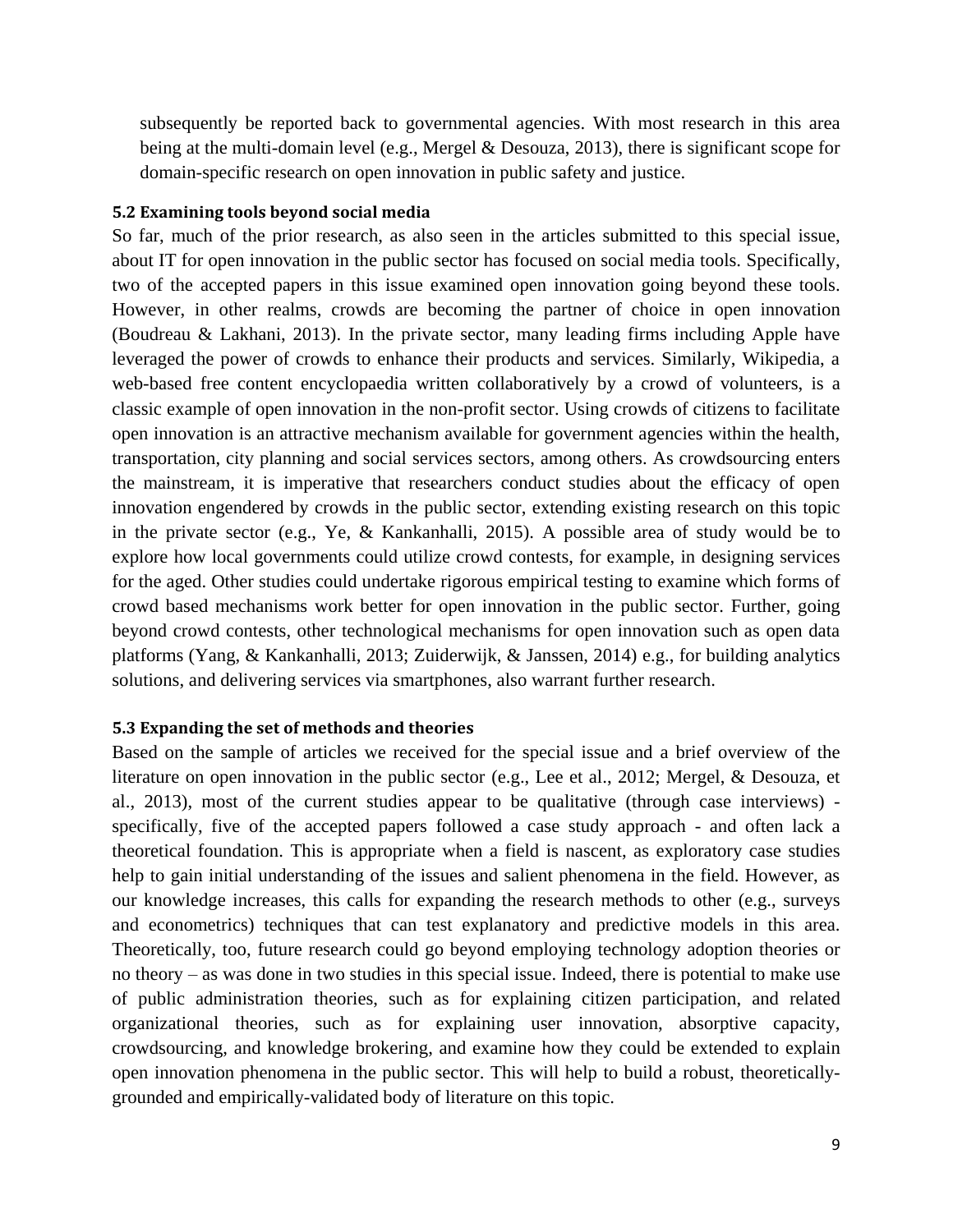# **6. Overview of the special issue papers**

This special issue covers various topics related to open innovation in the public sector. Out of the twenty-one submitted papers, seven papers were selected for this special issue. All the papers underwent a rigorous double-blind review process and were evaluated by at least two expert reviewers. Below we briefly describe the contents of each accepted paper.

The article on living labs for open innovation in the public sector by Gascó proposes living labs as environments to support public open innovation processes. As stated in the paper, living labs provide a collaborative platform for research, development, and experimentation in real-life contexts. This article investigates how living labs may function as public open innovation intermediaries, what are the observable public innovation outcomes of living labs, and what are the main challenges encountered by living labs as open innovation intermediaries. To attain these research objectives, the author conducted fourteen semi-structured interviews and a focus group. Two Spanish living labs were examined, namely 1) Citilab in the city of Cornellà, and 2) the network of fab athenaeums (public fab labs) in the city of Barcelona. The author draws three main conclusions from the analysis. First, she states that living labs can function as innovation intermediaries by enabling governmental organizations to meet private sector organizations. Second, the specific innovation outcomes are viewed as less important than implementing an open innovation perspective. Third, the main issues that are encountered by living labs as open innovation intermediaries concern scalability and sustainability. This paper contributes by providing a better understanding of the role of living labs as intermediaries of public open innovation.

The paper on promoting open innovation in the public sector through social media monitoring by Loukis et al. builds on theoretical foundations from the political and management sciences to develop a multi-perspective evaluation framework. The framework comprises three perspectives, namely a political perspective (based on the 'wicked' social problems theory from the political sciences), a crowdsourcing perspective (based on previous management sciences research on crowdsourcing) and a diffusion perspective (based on Roger's diffusion of innovation theory from the management sciences). Furthermore, the authors apply the framework to evaluate a method for governmental organizations to monitor social media, such as political blogs, news websites, Facebook and Twitter. The content from these social media are acquired and processed to extract external knowledge regarding specific domains of government activity or public policies of interest, as this can promote and support open innovation in the public sector. The evaluation reveals that the method has various strengths, such as enabling the extraction of knowledge concerning society's level of interest for and discussion of a certain domain or policy, attitudes and sentiments of the society, issues posed by citizens, and proposals for solving relevant problems or improving policies. Yet the method also has weaknesses and risks, such as reliability and quality issues, the extent of representativeness of the citizens' groups who generate the social media content, and the potential to misuse outcomes of social media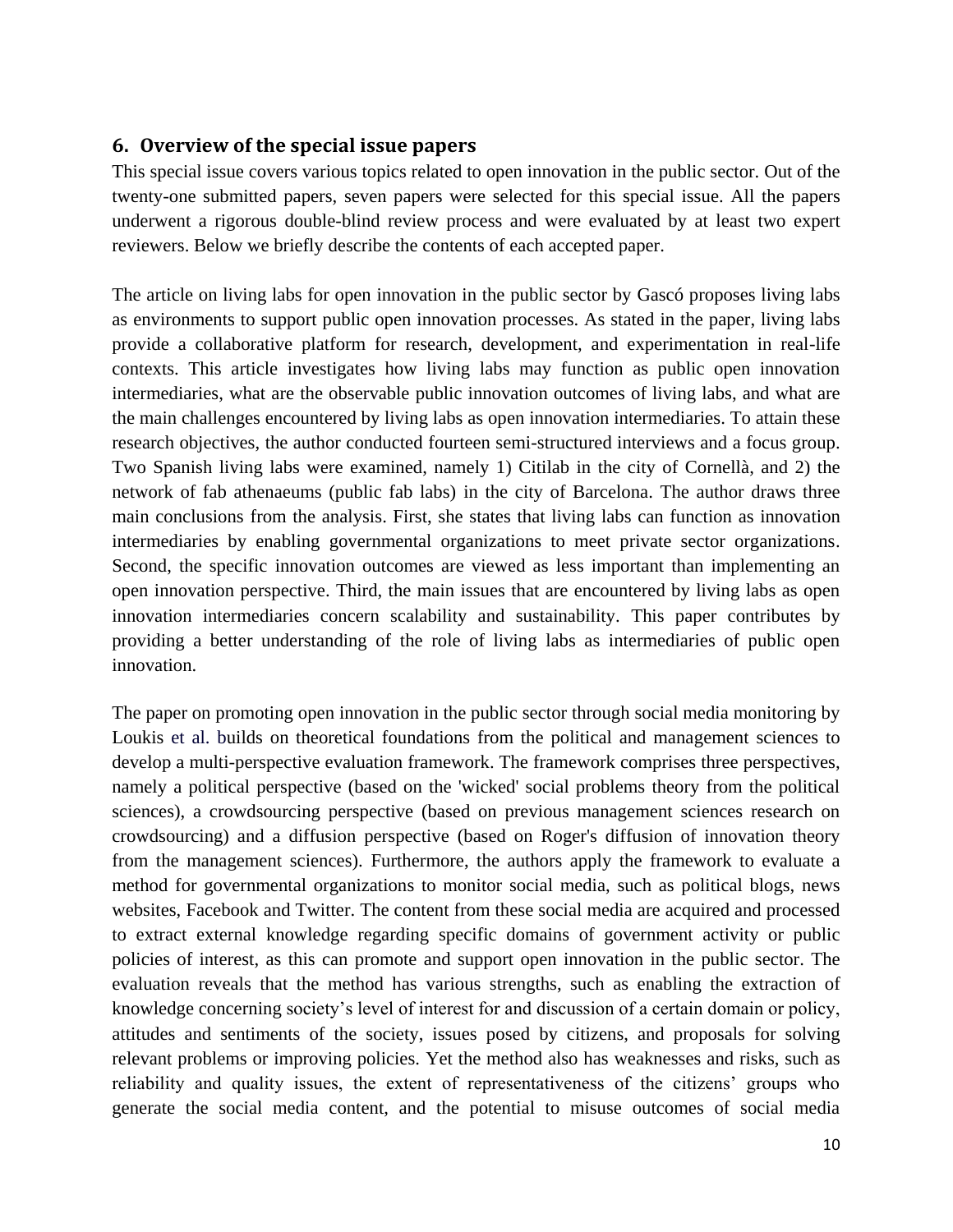monitoring. The authors describe interventions to address the weaknesses and further improve the method. They conclude that their method can be useful for the facilitation, promotion, and support of open policy innovation.

The paper by Reddick et al. develops a framework for facilitating organizational learning through social media text analytics to enhance the quality of citizen services. The framework integrates double-loop learning theory with existing models of public e-participation, and is applied towards a case study of citizen-government interactions on a local government department's Facebook page on recycling in San Antonio, Texas. The study surmises that the missed double-loop learning opportunity in this case occurred because the Facebook posts were mainly used to advocate the government agenda of educating citizens to change their recycling behaviours, without efforts to understand citizens' views on the matter. Suggestions are offered to promote government's double-loop learning through social media to enhance public service quality.

The paper by Zhang et al. notes that the popularity of social media has provided government agencies, including those in developing countries such as China, with new opportunities and challenges for implementing open innovation initiatives. The paper presents the case of the official document exchange via microblogging (ODEM) system of the Haining Bureau of Justice as an example of government open innovation efforts in the social media context. The authors apply the technology-organization-environment (TOE) framework to the ODEM case to explore the factors that drive open innovation in this case. The findings indicate that the support of senior management, the access to and competence of IT personnel, and the regional socio-economic environment are key determinants of the adoption of open innovation in this case.

The paper by Konsti-Lasko, addresses two research questions that pertain to the role of social media in fostering open innovation. First, how can citizen online communities support open innovation initiatives in the public sector? Second, what kinds of contributions are produced through social media platforms? These questions are examined through an experimental research set-up, by analyzing interactions and contributions made in a neighborhood development– oriented Facebook group. This study contributes to research on open innovation in the public sector by highlighting the networked nature of citizen participation and emphasizing citizens' capacity for making meaningful contributions.

The paper by Baka describes the process of co-creating an Open Platform at the local government level. The "open" mode of thinking, acting, and being has been associated with liberating, participatory, and collaborative arrangements. This has led to a redefinition of how research, science, innovation, and citizenship are to be conceived. In an era where much is said about the 'open society' and 'open innovation', looking at the interplay between involvement, technology and social good acquires greater importance and interest. Using an action research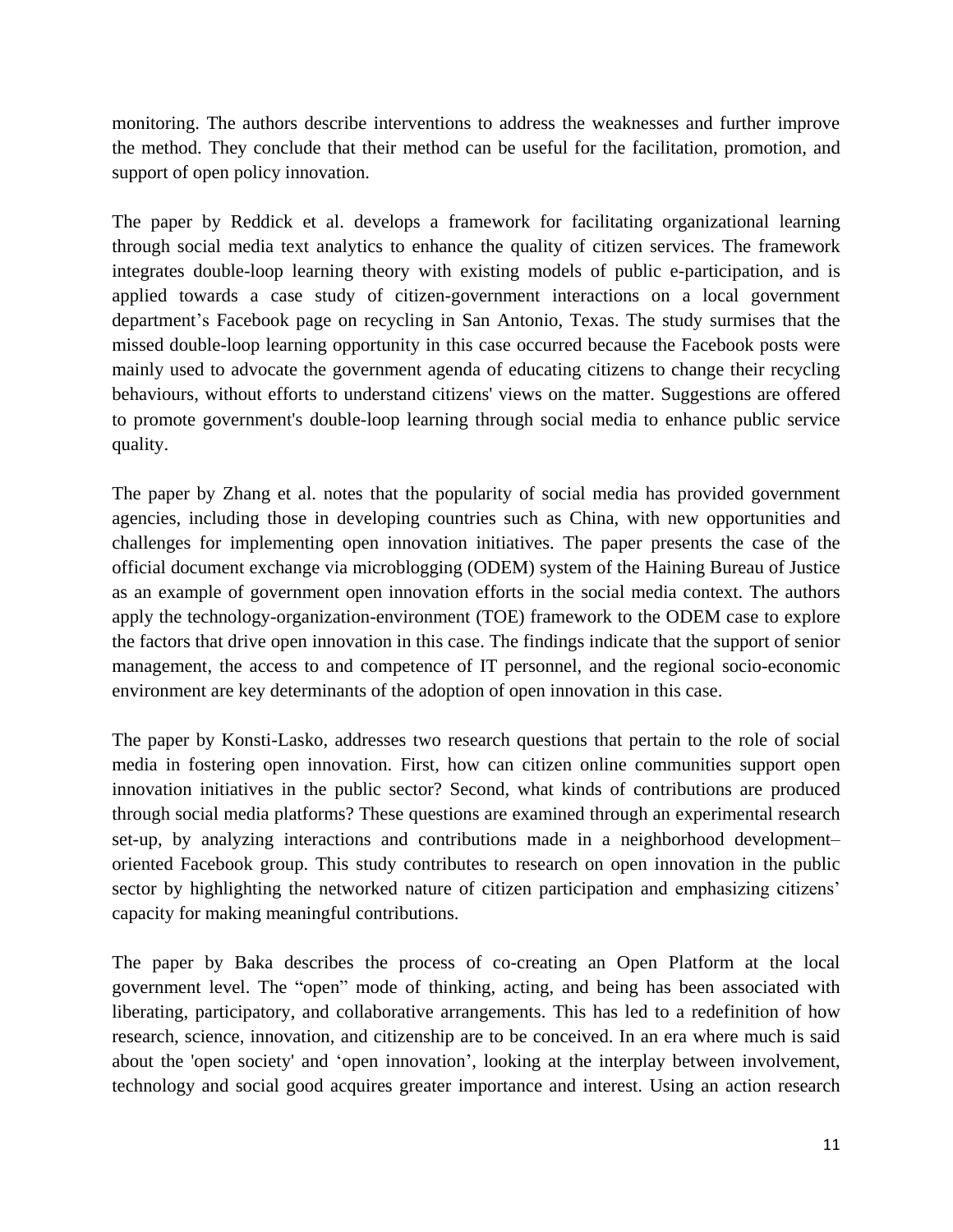approach, the author examines how actors have created an open technology platform at the local government level in a town in Zambia. The focus here is on how the different groups of local people have co-created the technology through multiple negotiations, organizational forms, and institutional arrangements. Being theoretically inspired by the 'technology enactment framework', the paper proposes an approach for framing the design of participatory technology projects at the local governance level, with implications for both theory and practice.

Last, the paper by Gagliardi et.al. investigates how open data together with simple and standardized elaborations and innovative visualization techniques can be used to provide new and updated services to citizens and communities -- free and readily available services based on the wealth of information 'owned' by local governments. Adopting a design science methodology the authors develop and test a collaborative ICT-based tool called UrbanSense. It is used to highlight how systemic connections between citizens and city-government may be devised. Specifically, the focus is on feedforwarding of open data integrated with basic elaborations and visualizations as a means for the local government to create new and open services for citizens and communities. The use of these services prompts citizens to provide feedback on new information in real-time to the city government. These interactions may be used to foster an open innovation ecosystem.

#### **Acknowledgements**

We would like to express our sincere gratitude to several individuals who made this special issue possible and successful. First, many thanks to T. Janowski and M. Janssen for their support for the publication of this special issue on "Open Innovation in the Public Sector". Second, we thank the editorial staff at GIQ who helped to coordinate the entire paper submissions, reviews, and publication process. Finally, we would like to offer our most heartfelt appreciation to all the reviewers for their hard work and time.

#### **References**

- Arnold, M., & Barth, V. (2012). Open innovation in urban energy systems. *Energy Efficiency*, 5(3), 351- 364.
- Attard, J., Orlandi, F., Scerri, S., & Auer, S. (2015). A systematic review of open government data initiatives. *Government Information Quarterly*, 32(4), 399-418.
- Bekkers, V.J.J.M., Tummers, L.G., & Voorberg, W.H. (2013). From public innovation to social innovation in the public sector: A literature review of relevant drivers and barriers. *EGPA Annual Conference*, Edinburgh.
- Bommert, B. (2010). Collaborative innovation in the public sector. *International Public Management Review,* 11(1), 15-33.
- Boudreau, K.J., & Lakhani, K.R. (2013). Using the crowd as an innovation partner. *Harvard Business Review*, 91(4), 60-69.
- Chadwick, A & May, C. (2003). Interaction between states and citizens in the age of the Internet: "e-Government" in the United States, Britain, and the European Union. *Governance: An International Journal of Policy, Administration, and Institutions*, 16(2), 271–300.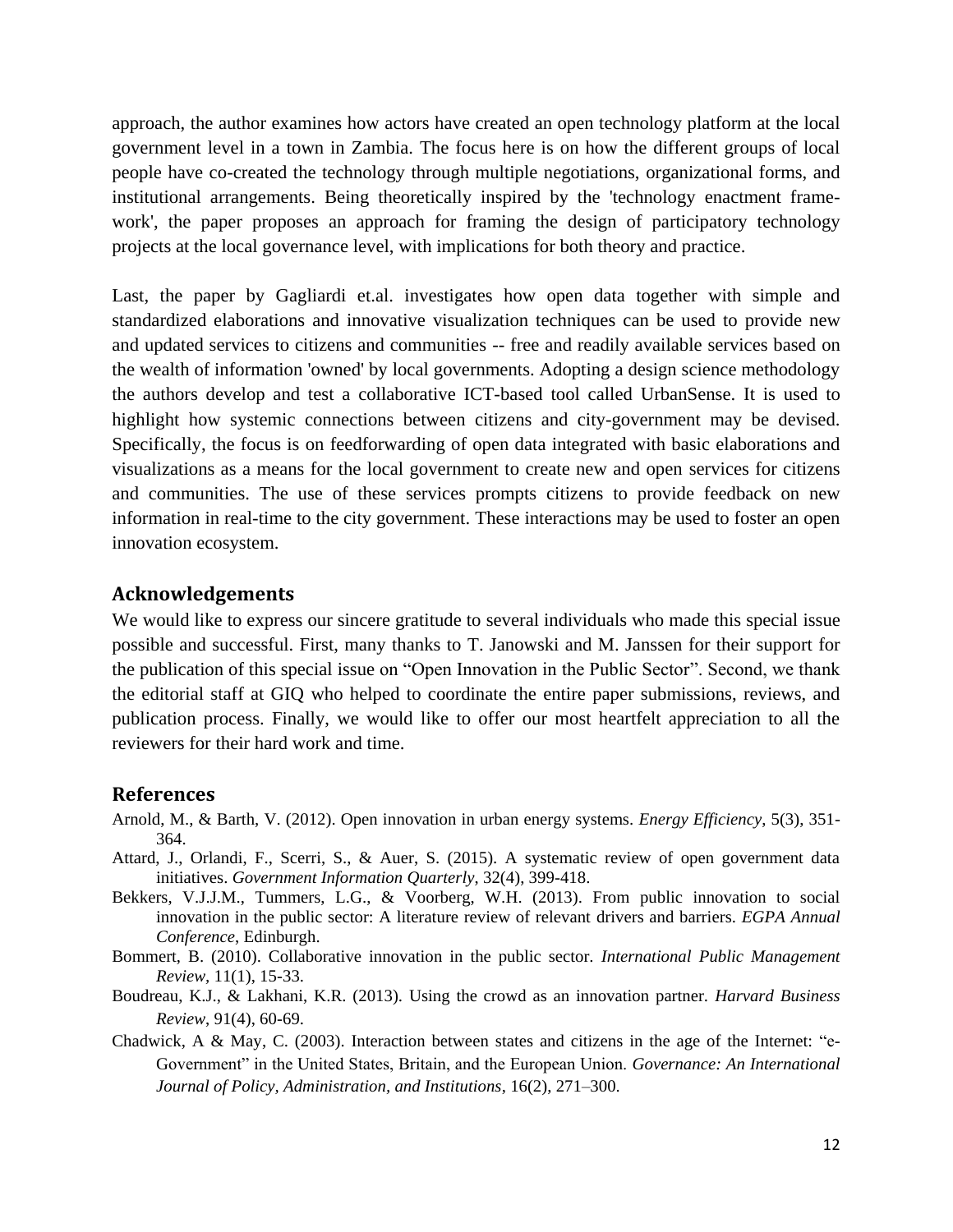- Chesbrough, H.W. (2003). *Open Innovation: The New Imperative for Creating and Profiting from Technology*. Boston: Harvard Business School Press.
- Chesbrough, H.W. (2006). The era of open innovation. *Managing Innovation and Change,* 127(3), 34-41.
- Chesbrough, H.W., Vanhaverbeke, W., & West, J. (Eds.) (2014). *New Frontiers in Open Innovation*. OUP Oxford.
- Christos, G., Xenia, Z., Antonis, R., Panagiotis, K., Jain, A., Gangadharan, G., & Yehia, T. (2013). Applying open innovation strategies to e-government for better public services. *E-Government Success Factors and Measures: Theories, Concepts, and Methodologies*, 308-331.
- Criado, J.I., Sandoval-Almazan, R., & Gil-Garcia, J.R. (2013). Government innovation through social media. *Government Information Quarterly,* 30(4), 319-326.
- Cunningham, J.B., & Kempling, J.S. (2009). Implementing change in public sector organizations. *Management Decision,* 47(2), 330-344.
- Djellal, F., Gallouj, F., & Miles, I. (2013). Two decades of research on innovation in services: Which place for public services?. *Structural Change and Economic Dynamics*, 27, 98-117.
- Elmaghraby, A.S., & Losavio, M.M. (2014). Cyber security challenges in smart cities: Safety, security and privacy. *Journal of Advanced Research,* 5(4), 491-497.
- Frey, K., Lüthje, C., & Haag, S. (2011). Whom should firms attract to open innovation platforms? The role of knowledge diversity and motivation. *Long Range Planning*, 44(5), 397-420.
- Gassmann, O., Enkel, E., & Chesbrough, H. (2010). The future of open innovation. *R&D Management,*  40(3), 213-221.
- Guertler, M.R., & Lindemann, U. (2016). Identifying open innovation partners: A methodology for strategic partner selection. *International Journal of Innovation Management, 20*(5), 1640011.
- Ham, J.Y., Lee, J.N., Kim, D.J., & Choi, B. (2015) Open innovation maturity model for the government: An open system perspective, *International Conference on Information Systems*, Fort Worth, Texas.
- Huizingh, E.K.R.E. (2011). Open innovation: State of the art and future perspectives. *Technovation,*  31(1), 2-9.
- Janssen, M., Charalabidis, Y., & Zuiderwijk, A. (2012). Benefits, adoption barriers and myths of open data and open government. *Information Systems Management,* 29(4), 258-268.
- Kitchin, R. (2014). The real-time city? Big data and smart urbanism. *GeoJournal*, 79(1), 1-14.
- Konsti-Laakso, S., Hennala, L., & Uotila, T. (2008). Living Labs: New ways to enhance innovativeness in public sector services*.* Paper presented at the *2008 IEEE International Technology Management Conference* (ICE).
- Lee, S.M., Hwang, T., & Choi, D. (2012). Open innovation in the public sector of leading countries. *Management Decision, 50*(1), 147-162.
- Li, M., Kankanhalli, A., & Kim, S.H. (2016). Which ideas are more likely to be implemented in online user innovation communities? An empirical analysis. *Decision Support Systems*, *84*, 28-40.
- Mergel, I., & Desouza, K.C. (2013). Implementing open innovation in the public sector: The case of Challenge. gov. *Public Administration Review,* 73(6), 882-890.
- Mergel, I. (2014). Opening government designing open innovation processes to collaborate with external problem solvers. *Social Science Computer Review*, 0894439314560851.
- Obama, B. (2009). Memorandum for the Heads of Executive Departments and Agencies: Transparency and Open Government.

[http://www.whitehouse.gov/the\\_press\\_office/Transparency\\_and\\_Open\\_Government](http://www.whitehouse.gov/the_press_office/Transparency_and_Open_Government)

Obama, B. (2012). Digital Government. Building a 21st Century Platform to Better Serve the American People.

[http://www.whitehouse.gov/sites/default/files/omb/egov/digital-government/digital](http://www.whitehouse.gov/sites/default/files/omb/egov/digital-government/digital-government.html)[government.html](http://www.whitehouse.gov/sites/default/files/omb/egov/digital-government/digital-government.html)

- Pardo, T.A., & Tayi, G.K. (2007), Inter-organizational Information Integration: A Key Enabler for Digital Government, *Government Information Quarterly*, 24(4), 691-715.
- Phang, C.W., Kankanhalli, A., & Tan, B.C.Y. (2015). What motivates contributors vs. lurkers? An investigation of online feedback forums. *Information Systems Research*, 26(4), 773-792.